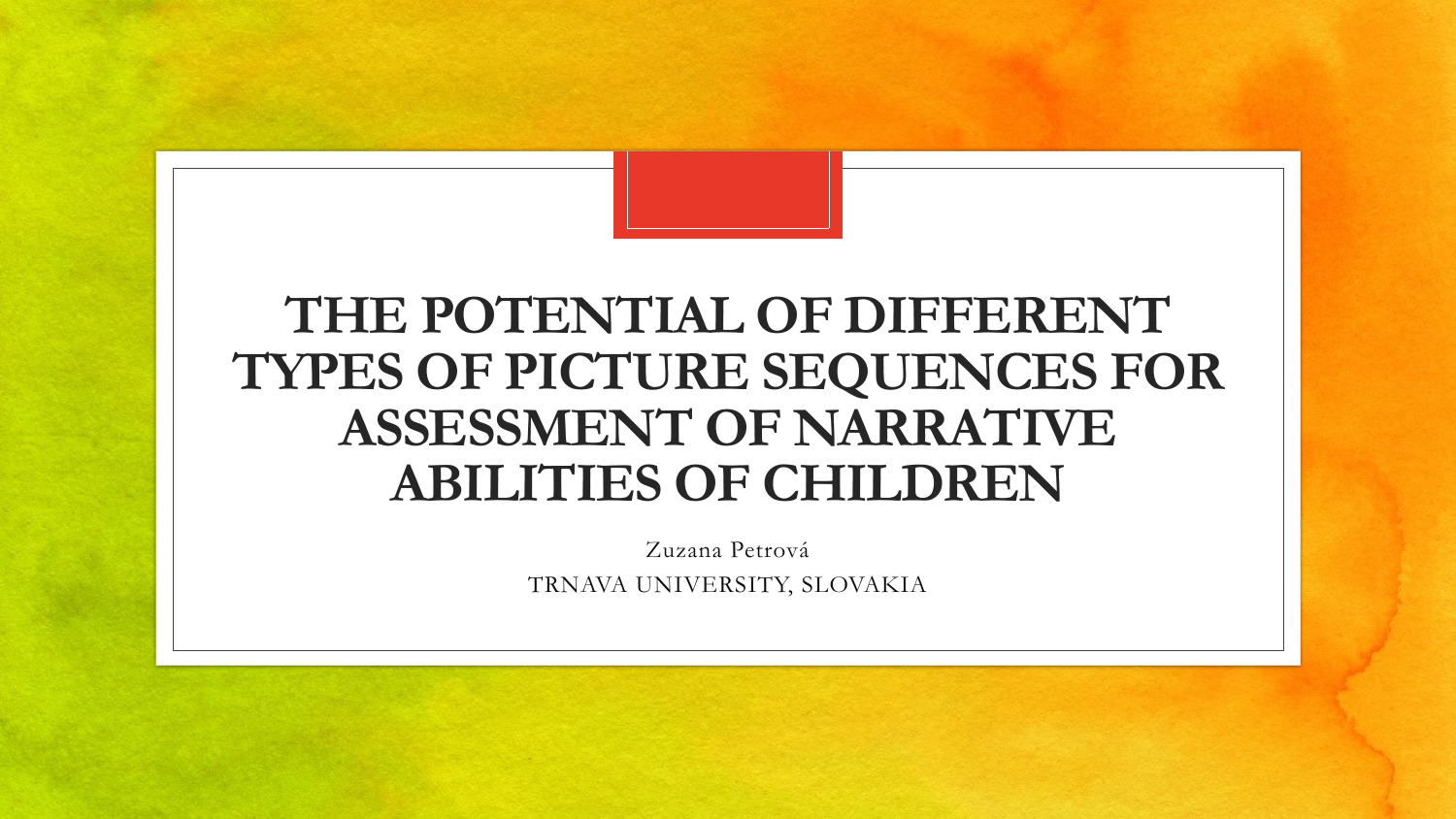## NARRATIVE ABILITIES OF CHILDREN *State of the Art*

- Narrative = temporally organised sequence of events (Labov & Waletsky, 1967)
- source of higher-level language abilities, extending oral language discourses with deploying **reasoning strategies** and **engagement in perspective-taking** that is supportive for reading for meaning and comprehension
- raise greater demand on **semantic clarity, planning and linguistic self-monitoring** as they lack of supportive framework of conversational interactions (implicit shared background knowledge and nonverbal cues) (Nicolopoulou et at., 2006) and challenge children with building up a picture of a world only with words (Wells, 1985)
- much work done in the field led to the development of norm-referenced tests of narrative language, mainly to distinguish between typically developing children and children with language impairment, e.g. *the Renfrew Bus Story* (Cowley & Glasgow, 1994), *the Edmonton Narrative Norms Instrument* (Schneider, Dubé & Hayward, 2004) and *the Test of Narrative Language* (Gillam, Pearson, 2004)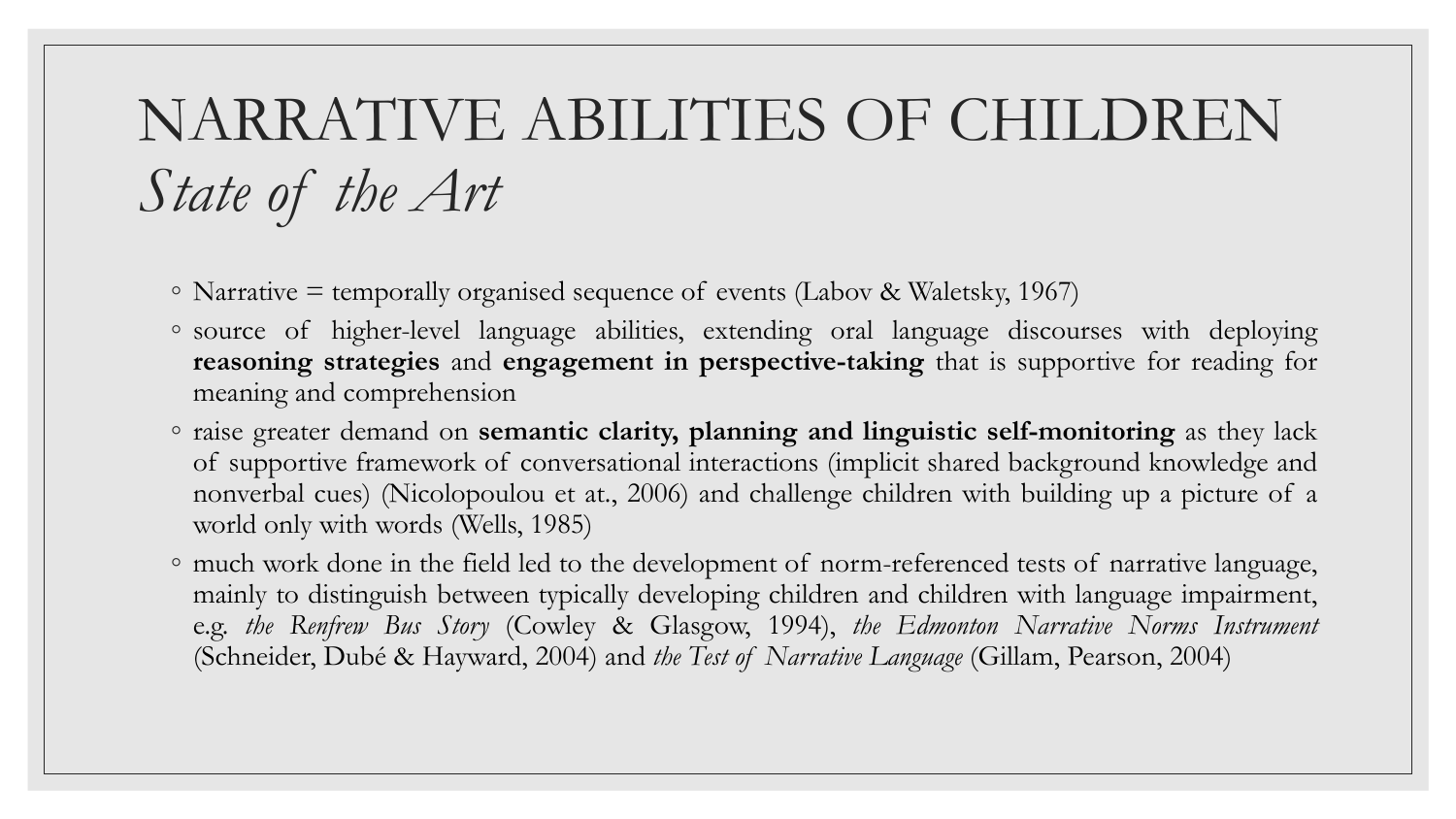## NARRATIVE ABILITIES OF CHILDREN *State of the Art*

- story elicitation based on picture sequences demands a heightened co-authoring role that requires taking risks with the **imagination**, **activating intertextual** and **cultural knowledge** and trusting in the readers' ability to make sense of the story
- narrative abilities may not be readily accessible to children while storytelling and the capacity of children to construct complete and coherent stories also **depends on support** received through picture sequences used to elicit stories (see also Hudson et al, 1992; Shapiro & Hudson, 1991) - pictures can assist in the process of representation and mental retrieval of story components to construct complete and coherent stories (McConnell, 2015)
- while storytelling elicited through picture sequences T. Hoel (2015) children "overlook" some of the elements in the graphic material and that there are also elements in the graphic material that may explain that **children go off-plotline** at certain point (Hoel, 2015).
- **different methods of story elicitation** (story production tasks and the use of pictures) affect the quality of stories children tell, therefore different tests **do not provide similar picture of children´s narrative abilities.**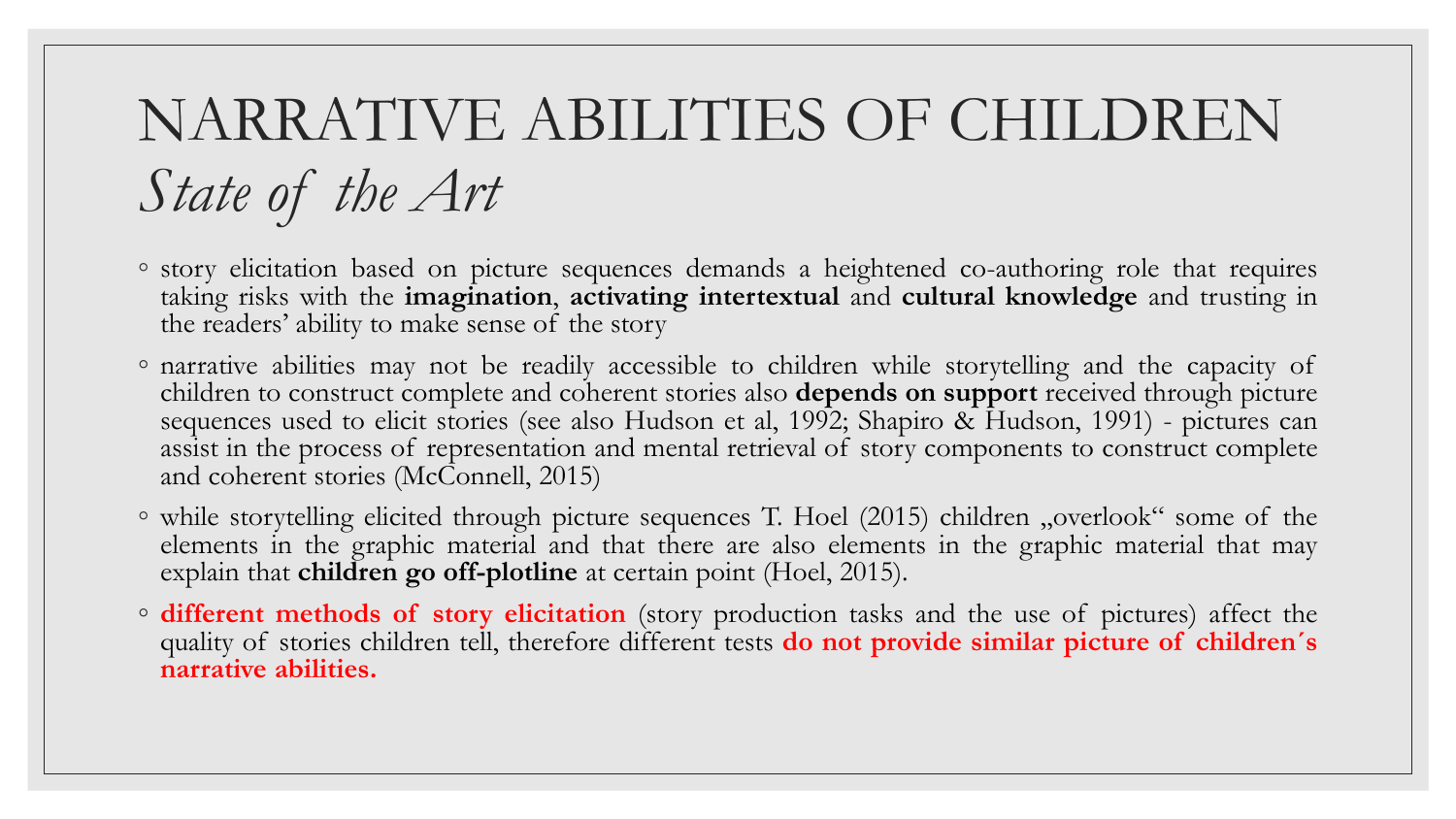# Purpose of the Study

◦ Where is the place of narrative abilities assessment in the context of instruction?

◦ In what sense is the assessment of narrative abilities based on elicitation of storytelling via picture sequences useful to provide children with appropriate support to stimulate their learning potential in early childhood settings?

#### The purpose of the study is to analyse **how children respond to the picture sequences with different narrative structure**.

◦ Study is a part of the assessment of early literacy skills and abilities of children before school entry supported by a grant from Slovak Ministry of Education VEGA 2/0134/18 *Pedagogical impacts and developmental achievements resulting from curricular changes in preschool education*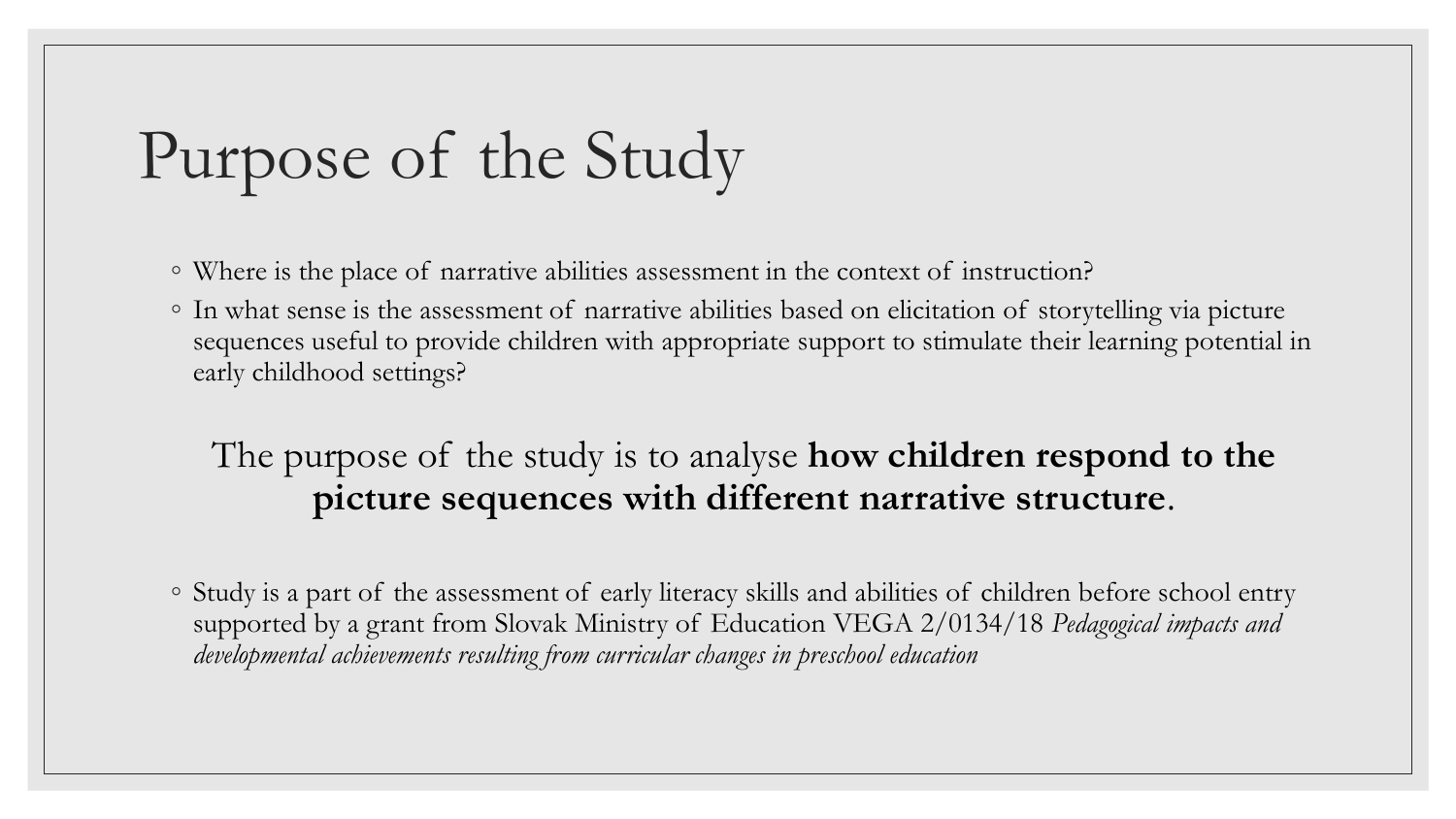# Participants of the Study

**53 children** (24 girls and 29 boys)

mean age  $= 6$  years, 4 months (min  $= 65.3$  months, max  $= 92.9$  months, *Mdn*  $=$ 74,8,  $SD = 55,9$  months)

43 children from monolingual families, 9 children from bilingual families (Romani language)

All children attended preschool at least one year, spoke official language fluently and passed school readiness tests necessary for being able to start compulsory school attendance (primary school) before the data collection.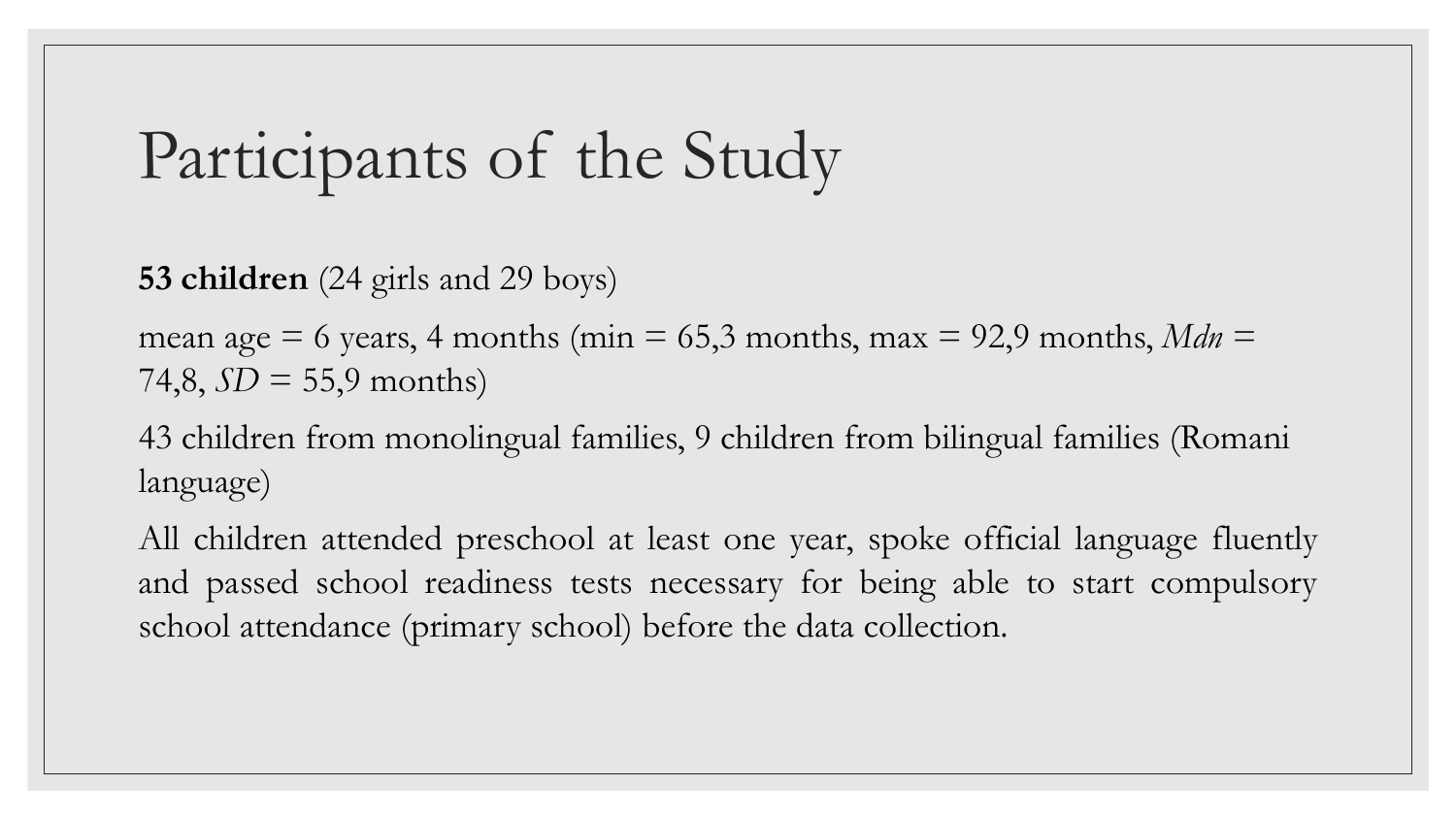#### Elicitation instruments

◦ To elicit story production 2 wordless picture sequences were used: ◦ one event-based ("Balloon" story) and;

◦ one problem-based type ("Horse and Rabbit" story).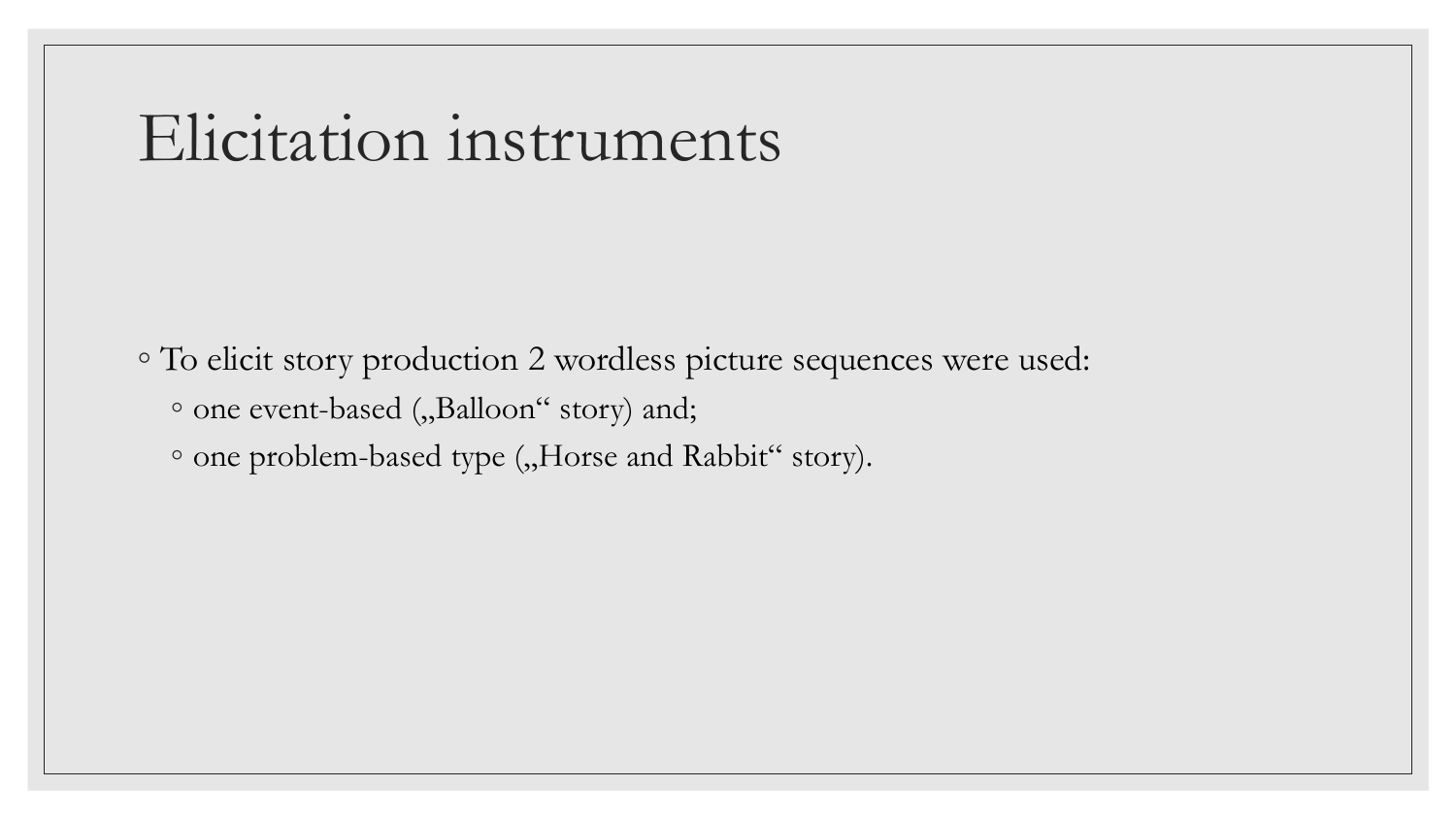## RESULTS story productivity

◦ Measured as total number of words (TNW) and the number of unique words (NUW) in a narrative

|            |    | <b>BALLOON STORY</b> |         |                 | <b>HORSE AND RABBIT STORY</b> |         |                 |
|------------|----|----------------------|---------|-----------------|-------------------------------|---------|-----------------|
|            |    | Story length         | mean    | SD <sub>1</sub> | Story length                  | mean    | SD <sub>1</sub> |
| <b>TNW</b> | 53 | $10 - 101$           | 24,4717 | 18,56548        | $12 - 109$                    | 33,2264 | 20,77502        |
| NUW        | 53 | $6 - 57$             | 17,6226 | 11,08052        | $8 - 68$                      | 21,8491 | 11,81166        |

 $\circ$  Difference between story length, both the total number of words ( $(t(52) = 5.25, p \le 0.001)$  and the number of unique words  $((t(52) = 4.63, p < 0.001)$  is **significant**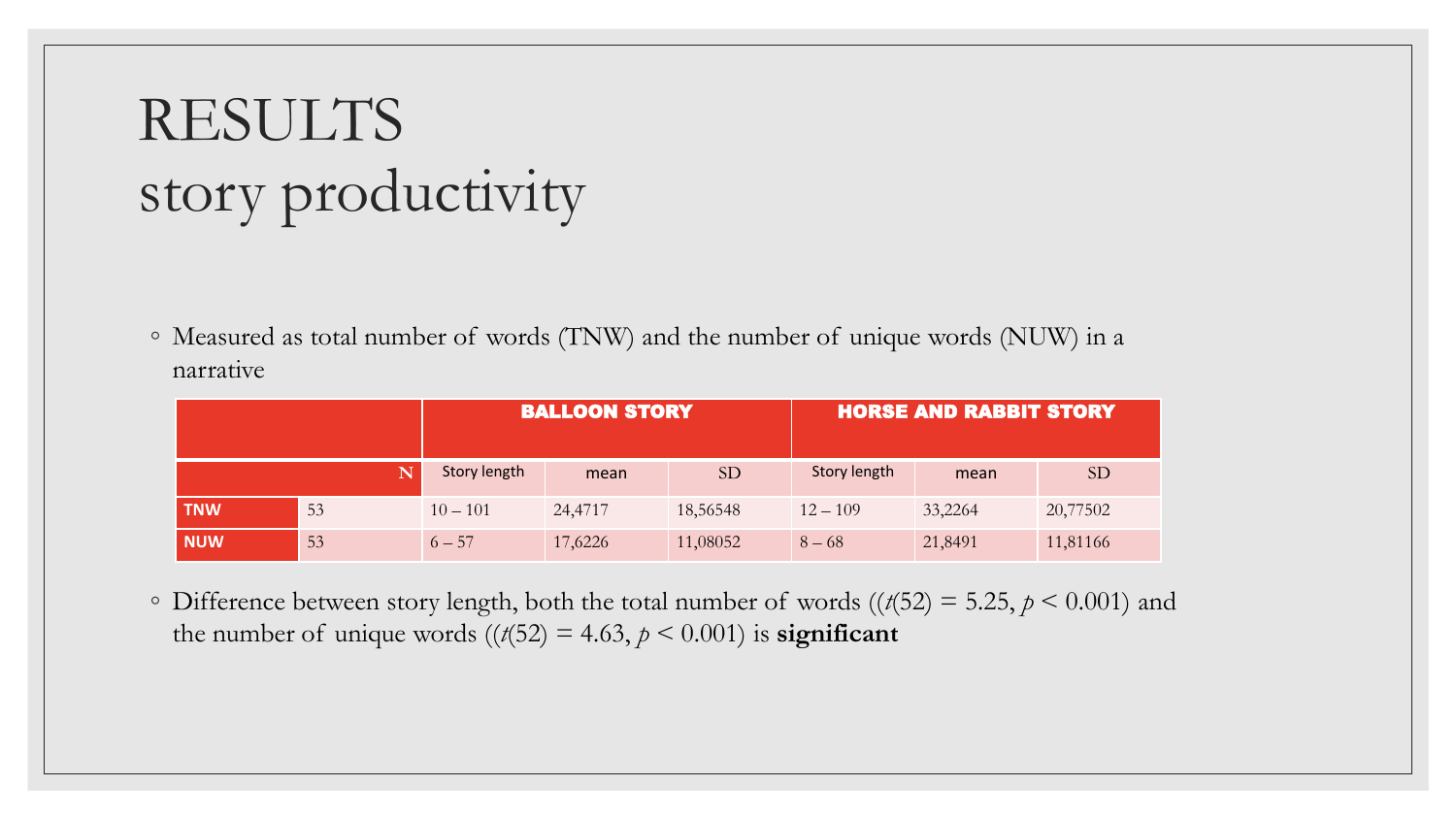## RESULTS global structure of narratives

- Representing the complexity of a plotline:
	- L1 temporally organised events without using connectives to maintain story cohesion
	- L2 temporally organised events with use of additive connectives (*and*, *and then*)
	- L3 coherently organised story with use of linguistic devices enabling to maintain causal relationships of cause and effect (*because*) and contrasts (*but*) between story components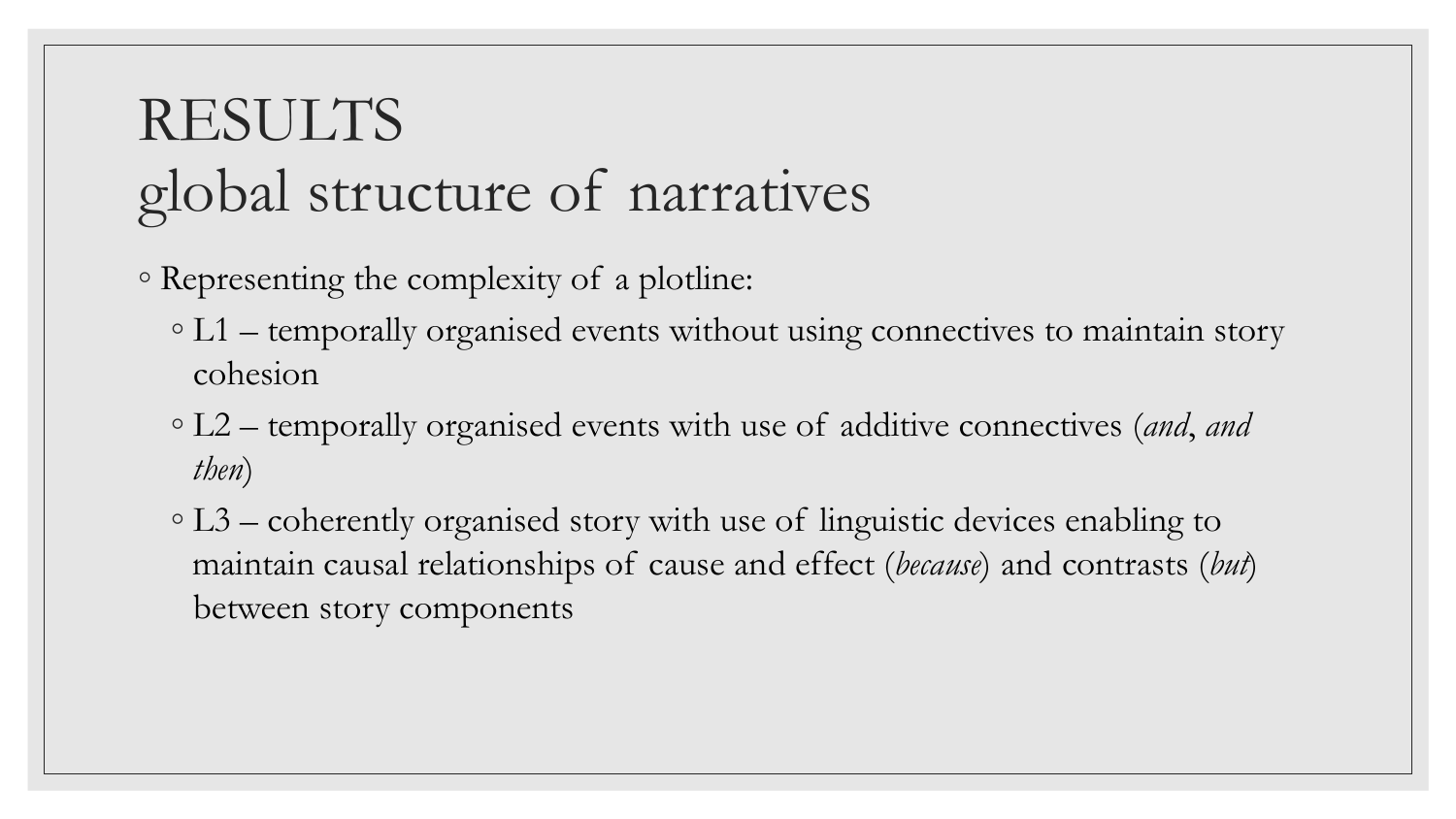#### RESULTS global structure of narratives

| GŠ | <b>BALLON STORY</b>      | <b>HORSE AND RABBIT STORY</b> |
|----|--------------------------|-------------------------------|
|    | 22                       | 20                            |
|    | 13                       | 14                            |
|    | 18                       | 19                            |
|    | $Mdn = 1,92 (SD = 0,87)$ | $Mdn = 1,98 (SD = 0,87)$      |

- Difference in global structure of narratives elicited with both materials is **not significant.**
- Only 33% (Balloon story ) and 35% (Horse and Rabbit story) achieved story complexity of L3 that is characteristic for the end of a preschool age (Kapalkova, 2002).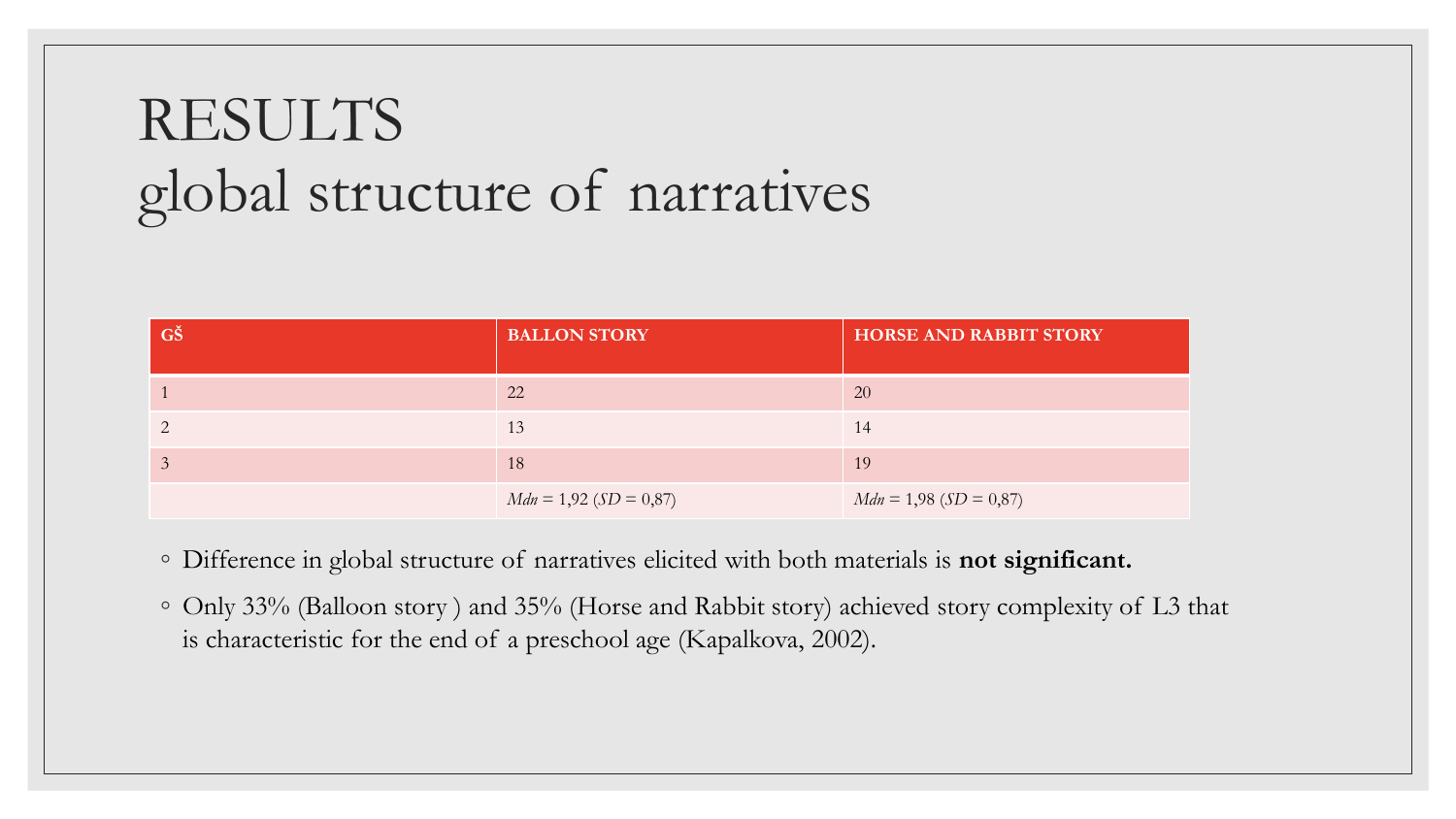#### RESULTS story components

◦ basic and episodic\* story components:

|                                           | <b>BALLOON STORY</b>                       | <b>HORSE AND RABBIT STORY</b> |  |
|-------------------------------------------|--------------------------------------------|-------------------------------|--|
|                                           | Rate of the components included in stories |                               |  |
| 1. Settings                               | 21 $(39,6\%)$                              | 11 $(20,8\%)$                 |  |
| 2. Character description                  | 51 $(96,2\%)$                              | 52 $(98,1\%)$                 |  |
| 3. Initiating event                       | 52 $(98,1\%)$                              | 53 $(100\%)$                  |  |
| 4. Problem                                | 50 $(94,3\%)$                              | 46 $(86,8\%)$                 |  |
| 5. Complication or Attempt at resolution* | $4(7,5\%)$                                 | $30(56,6\%)$                  |  |
| 6. Resolution                             | $2(3,8\%)$                                 | $24(45,3\%)$                  |  |
| 7. Motivation*                            | 47 $(88,7\%)$                              | 24 $(45,3\%)$                 |  |
| + Evaluation*                             | $25(45,2\%)$                               | 21 $(39,6\%)$                 |  |

◦ Also, story length (TNW) is a predictor of the most of the story components when Horse and Rabbit story is used (but not Balloon story).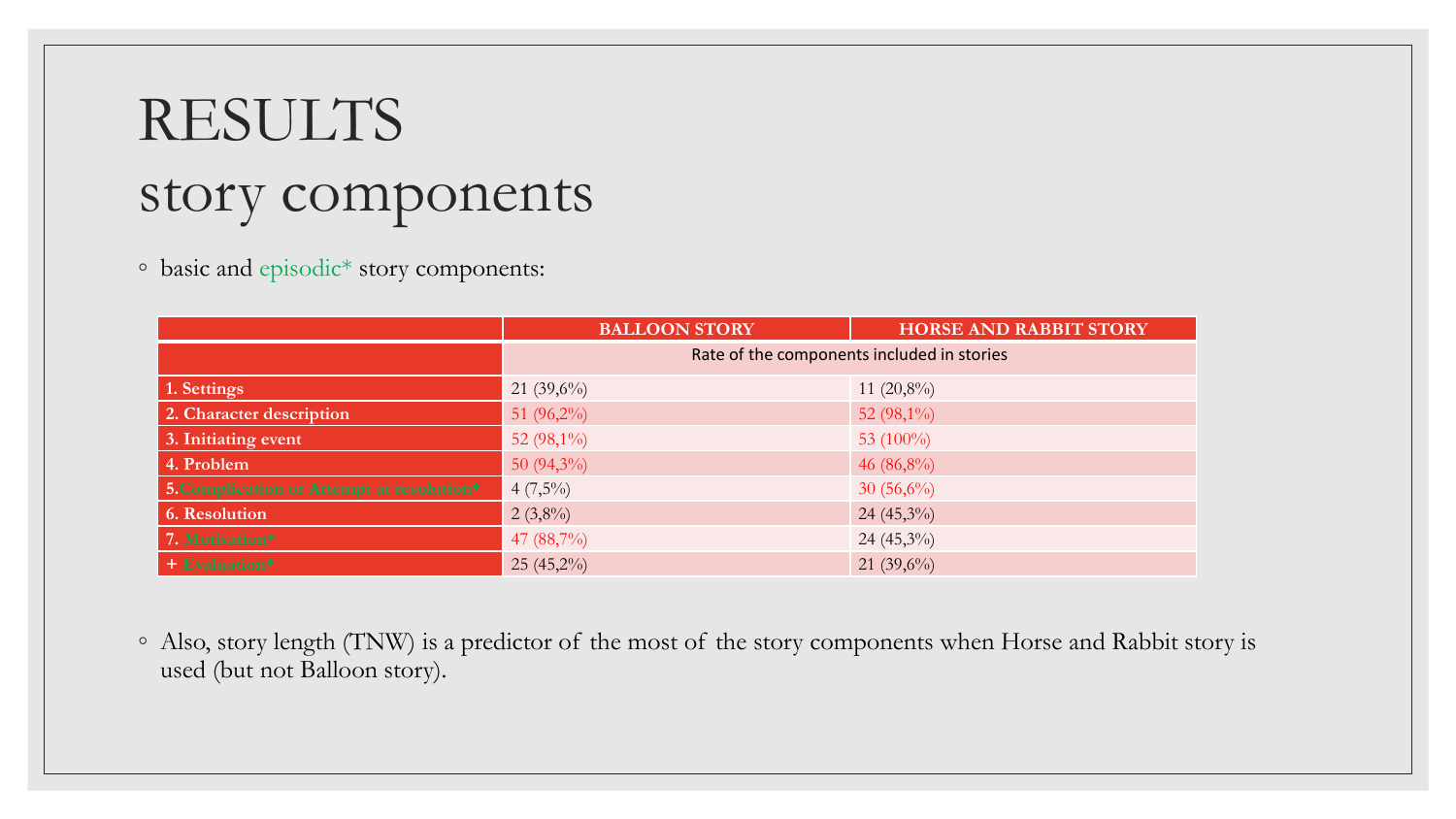|                                                   | <b>BALLOON STORY</b>                 | <b>HORSE AND RABBIT STORY</b>        |  |
|---------------------------------------------------|--------------------------------------|--------------------------------------|--|
|                                                   | Stories with off-plotline components | Stories with off-plotline components |  |
| Picture 1                                         | 14                                   |                                      |  |
| Picture 2                                         | 14                                   | 10                                   |  |
| Picture 3                                         | 11                                   | 13                                   |  |
| Picture 4                                         | 25                                   | 13                                   |  |
| Total No. of stories with off-plotline components | 36                                   | 24                                   |  |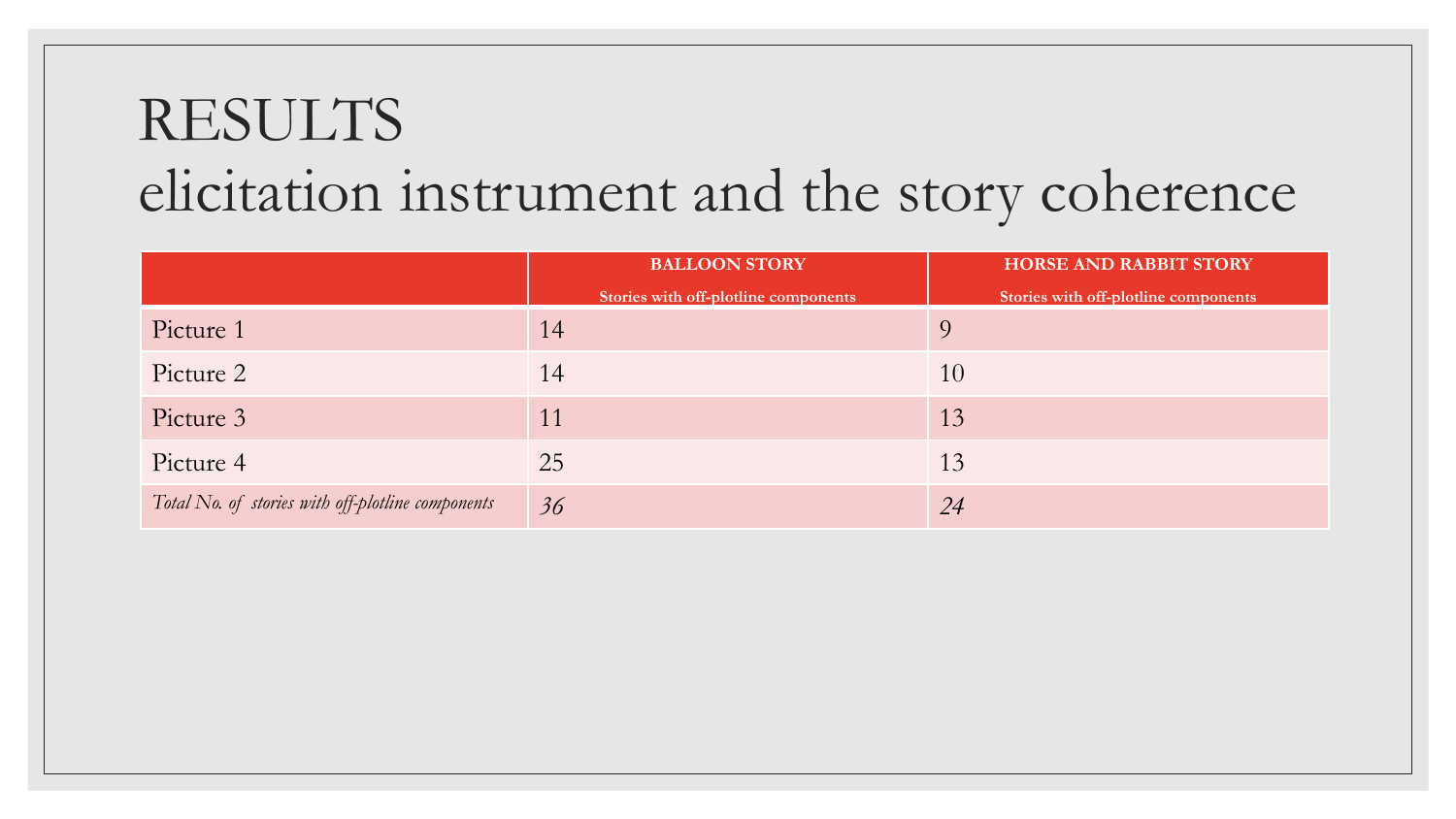|                     |           | <b>Basic narrative components</b>                                                        | <b>Episodic components</b>                                 |
|---------------------|-----------|------------------------------------------------------------------------------------------|------------------------------------------------------------|
|                     | Picture 1 | orientation settings - 2<br>character descriptions - 1<br>actions - 13<br>$dialogue-1$   | $goals - 5$<br>internal responses $-1$                     |
| <b>BALLON STORY</b> | Picture 2 | orientation settings - 7<br>$actions - 1$                                                | $goals - 3$<br>internal responses $-3$                     |
|                     | Picture 3 | $actions - 8$                                                                            | obstacles - 2<br>internal responses $-3$                   |
|                     | Picture 4 | $actions - 3$<br>orientation settings – 12<br>character descriptions - 1<br>$dialogue-2$ | $\text{goals} - 3$<br>internal responses - 8<br>$repair-1$ |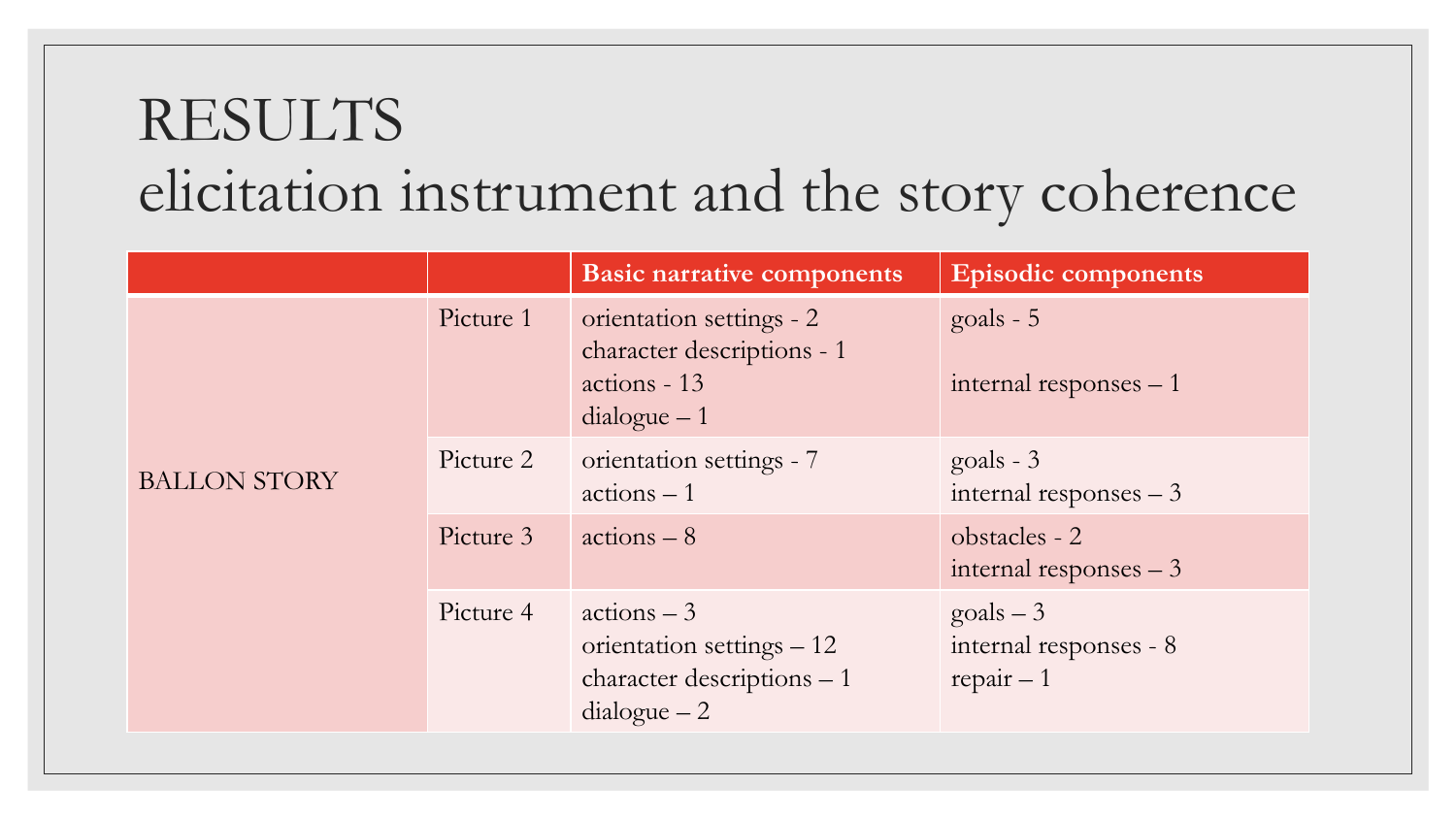|                                         |           | <b>Basic components</b>                                                           | <b>Episodic components</b>                                                     |
|-----------------------------------------|-----------|-----------------------------------------------------------------------------------|--------------------------------------------------------------------------------|
|                                         | Picture 1 | orientation setting $-4$<br>$actions - 1$                                         | internal responses $-1$<br>$\text{goals} - 2$                                  |
|                                         | Picture 2 | orientation setting $-3$<br>$\arctan s - 2$                                       | obstacles $-3$<br>internal responses - 4                                       |
| <b>HORSE AND RABBIT</b><br><b>STORY</b> | Picture 3 | $\arctan s - 2$<br>orientation settings $-1$                                      | $\text{goals} - 5$<br>internal responses - 5<br>obstacles - 1<br>$repairs - 1$ |
|                                         | Picture 4 | orientation setting $-2$<br>$\arcton s - 4$<br>$dialogue-1$<br>story endings $-1$ | obstacles - 1<br>repairs - 6<br>internal responses - 10                        |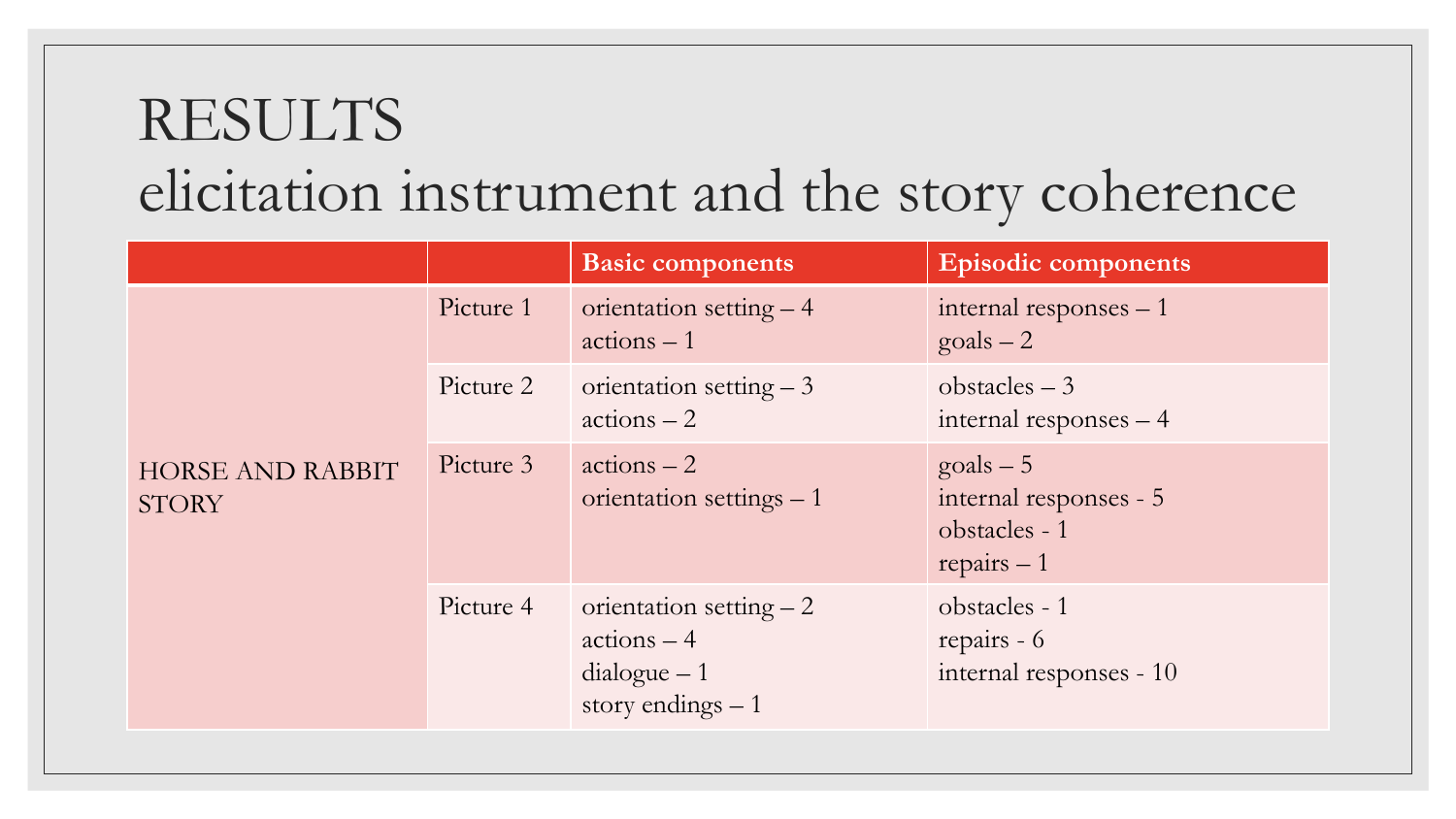Basic and episodic components off-plotline narratives

basic components episodic components

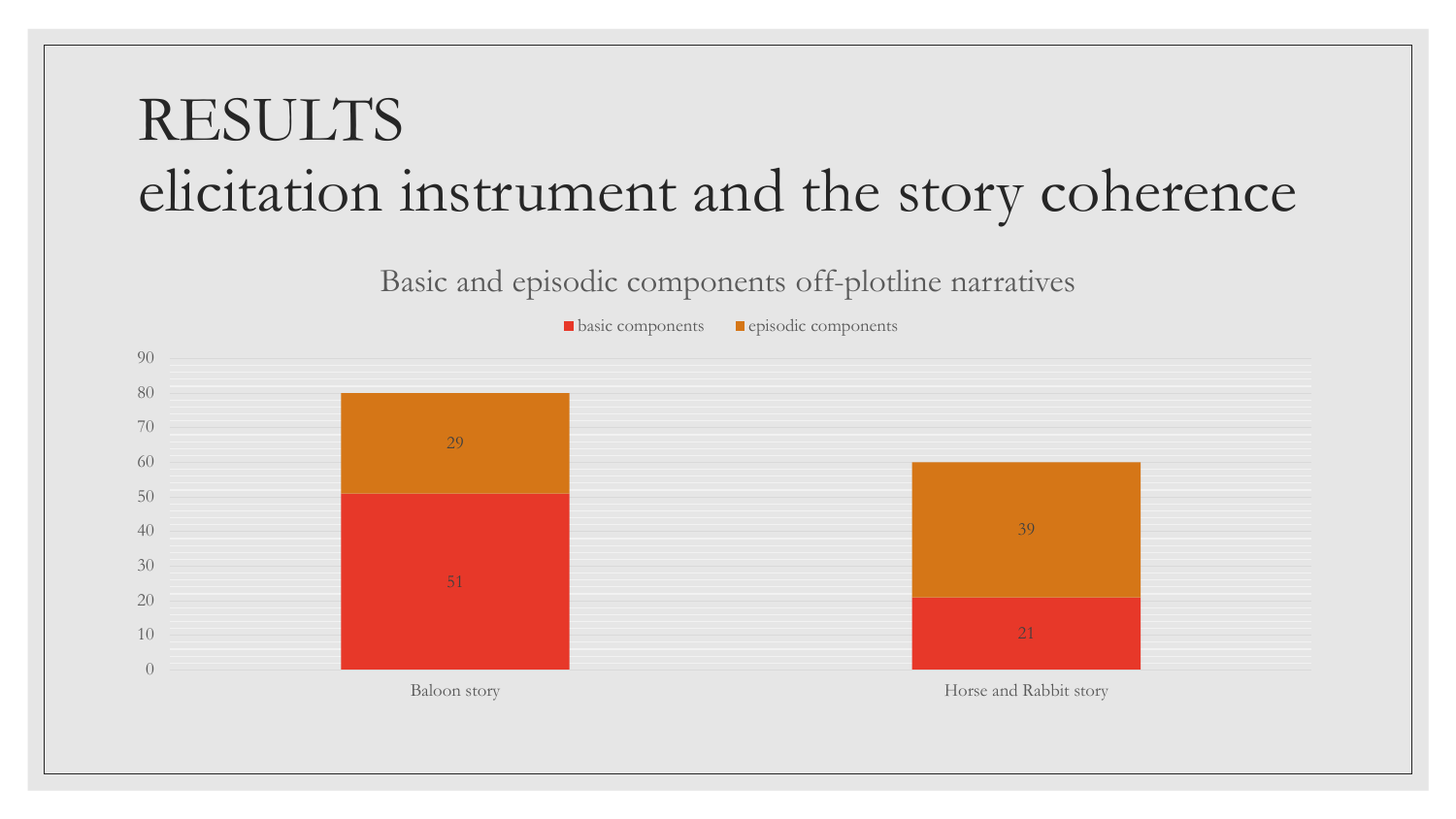#### RESULTS elicitation instrument and off-plotline narrative components



**balloon story horse and rabbit story**